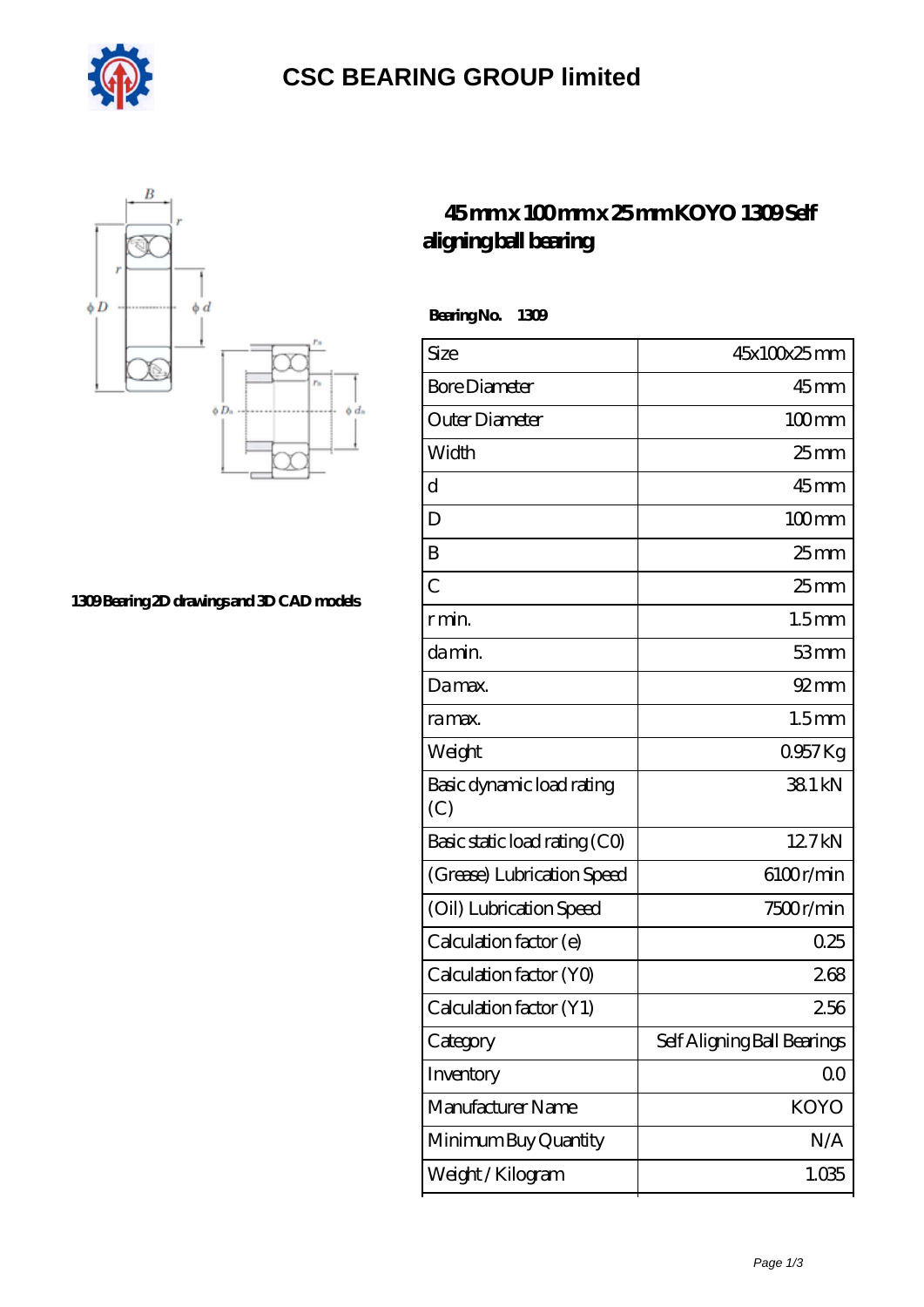

## **[CSC BEARING GROUP limited](https://augustinusga.com)**

| Shaft<br>Open<br><b>Ball Bearing</b><br>Steel<br>ABEC 1   ISO PO<br>CO-Medium<br>Double Row<br>Allowable Misalignment 3<br>Deg<br>45MM Bore; Shaft Mount;<br>100MM Outside Diameter: |
|--------------------------------------------------------------------------------------------------------------------------------------------------------------------------------------|
|                                                                                                                                                                                      |
|                                                                                                                                                                                      |
|                                                                                                                                                                                      |
|                                                                                                                                                                                      |
|                                                                                                                                                                                      |
|                                                                                                                                                                                      |
|                                                                                                                                                                                      |
|                                                                                                                                                                                      |
| 25MM Inner Race Width:<br>25MM Outer Race Width;<br>Open; Steel Cage; Double<br>Row of Balls, ABEC 1   ISO<br>PO, CO-Medium                                                          |
| Metric                                                                                                                                                                               |
| Self Aligning Ball Bearings                                                                                                                                                          |
| 31171532                                                                                                                                                                             |
| 8482105068                                                                                                                                                                           |
| Bearing                                                                                                                                                                              |
| Self Aligning                                                                                                                                                                        |
| http://www.koyousa.com                                                                                                                                                               |
| 1309                                                                                                                                                                                 |
| 210982                                                                                                                                                                               |
| 1.772Inch   45 Millimeter                                                                                                                                                            |
| 3937 Inch   100 Millimeter                                                                                                                                                           |
| 0.984 Inch   25 Millimeter                                                                                                                                                           |
|                                                                                                                                                                                      |
| 0.984 Inch   25 Millimeter                                                                                                                                                           |
| 1309                                                                                                                                                                                 |
| 1.5                                                                                                                                                                                  |
| 381                                                                                                                                                                                  |
|                                                                                                                                                                                      |